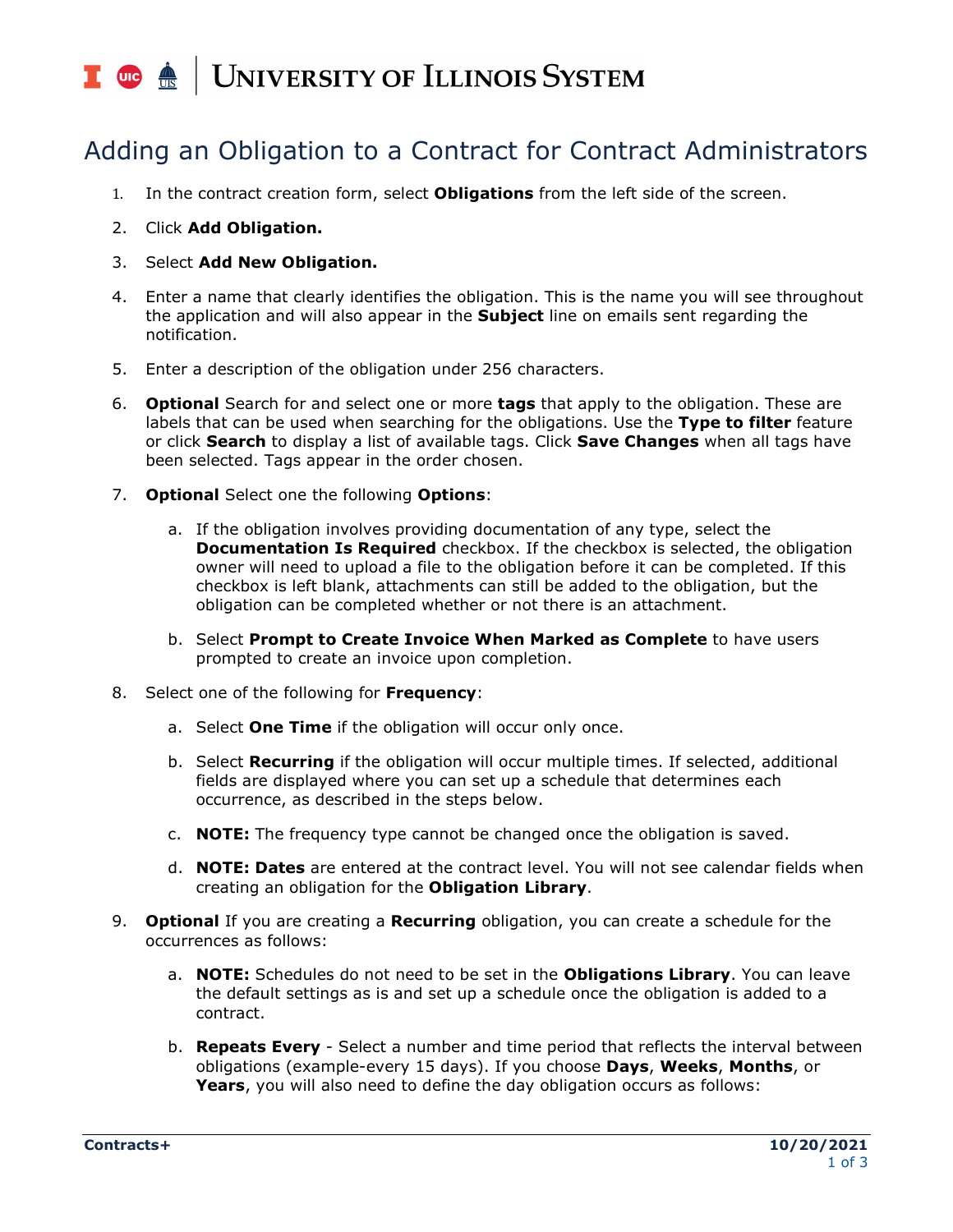## **UNIVERSITY OF ILLINOIS SYSTEM**  $\frac{1}{\sqrt{10}}$  one  $\frac{1}{\sqrt{10}}$

- i. **Days** Select if you want to set the interval by days. The number entered will reflect the number of days between occurrences (example-every second day or every tenth day).
- ii. **Weeks** Select the checkbox next to each day of the week you want the obligation to occur.
- iii. **Months** Select the day of the month that you want the obligation to occur. You can enter a specific date or select a day of the week.
	- 1. **Date** Select **Day** in the first drop-down field, then select a **Day of Month Number** for the date in the second drop down field.
		- a. **NOTE:** If day 29, 30, or 31 is selected and any month within the contract lifecycle has fewer than 29, 30, or 31 days, the notification will be sent on the last day of that month. For example, if the setting is 'on Day 30' of every month, and February has only 28 days, the notification will go out on the 28th day of February.
	- 2. **Day of the week** Select **First**, **Second**, **Third**, **Fourth** or **Last**, which refer to weeks in the month. **Last** is for months that are five weeks long, then select a **Day of Week**. For example, if you choose **Second** and **Friday**, the obligation will land on the second Friday of the month.
- iv. **Years** Select the month that the obligations occur in from the first dropdown field, example-in **January**, then select a **date** or **day of the week** for the occurrence as indicated for **Months**, above.
- c. **Start** Select **On Contract Start Date**, **Before Contract Start Date**, **After Contract Start Date**, **On Custom Date**, **On Contract End Date**, **Before Contract End Date**, or **After Contract End Date** to define when the obligation schedule begins.
	- i. Select **On Contract Start Date** if the obligations begin when the contract reaches **Executed: In Effect** status.
	- ii. **NOTE:** Recurring obligations based on the contract start date can only be completed if contract start date cannot be edited. For example, these types of obligations on contracts in **Draft** status cannot be completed because the contract start date can still be changed. The same obligations on contracts in **Executed: Future** status can be completed because the contract start date is set.
- d. **End**  Select **By Contract End Date**, **Before Contract End Date**, **After Contract End Date**, **By Custom Date**, **After**, **By contract Start Date**, **Before Contract Start Date**, or **After Contract Start Date** to define when the obligation schedule is complete.
	- i. Select **By Contract End Date** if the obligation ends on the same day as the contract end date. Occurrences will be added or removed if contract end date changes.